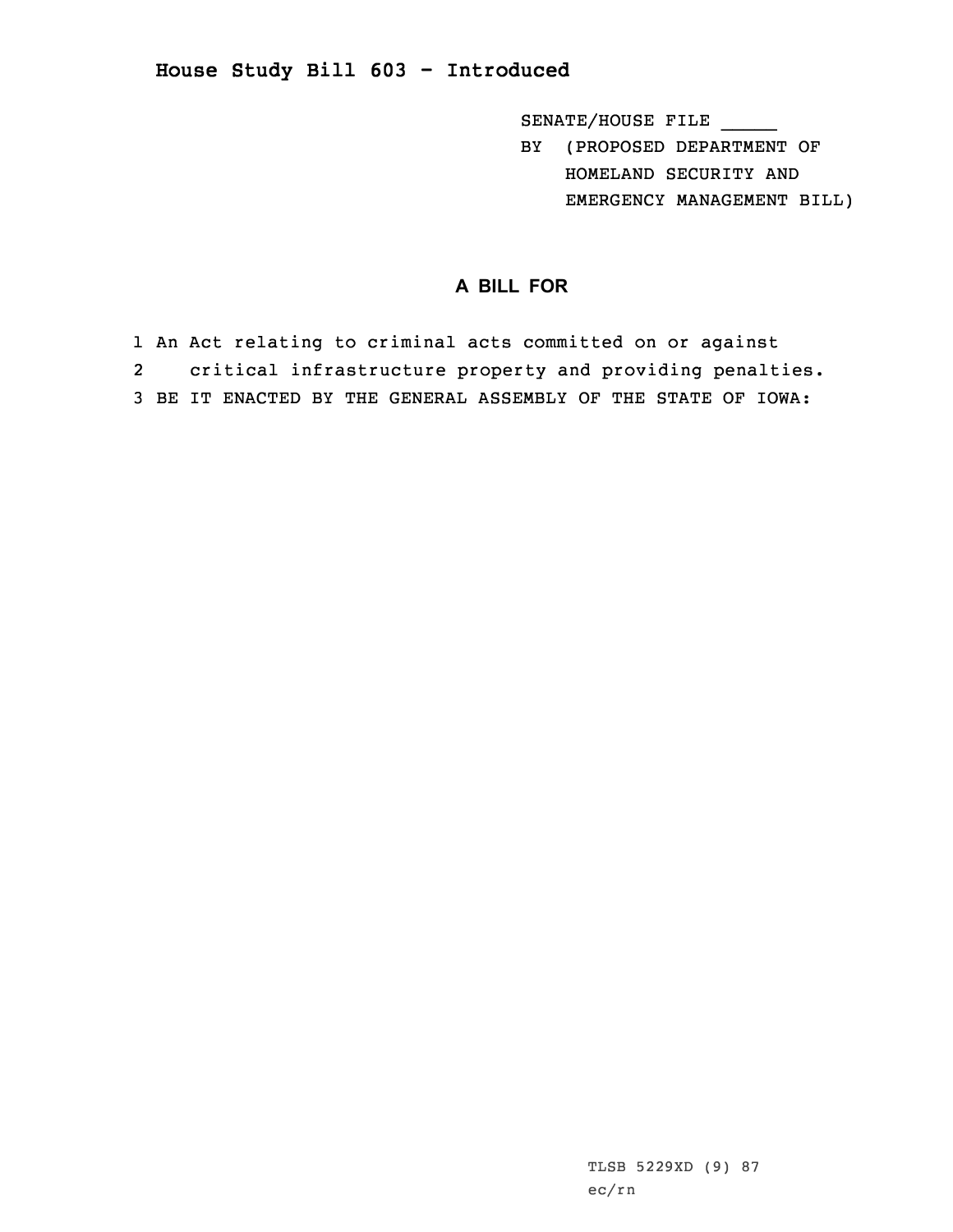1 Section 1. NEW SECTION. **716.11 Critical infrastructure** 2 **sabotage —— definitions.**

3 Solely for purposes of this section and section 716.12, 4 unless the context otherwise requires:

 1. *"Critical infrastructure"* means any of the following: *a.* Electrical critical infrastructure, including any plant, maintenance facility, parts warehouse, yard, substation, transmission or delivery line, tower or pole with transmission or delivery lines affixed, transformer, or any implement that is used to generate, store, control, monitor, transmit or deliver electrical service. Electrical critical infrastructure also includes any supervisory control and data acquisition system, or other electronic or computer instrument, that may control or monitor any component of electrical critical infrastructure.

 *b.* Gas, oil, refined petroleum products, or chemical critical infrastructure, including any gas or chemical-producing well, compressor station, processing plant, storage and distribution facility, storage tank, chemical truck or rail car, loading and unloading area, chemical container storage, substation, pump station, metering station, valve, regulator or meter, or transmission or distribution main, line, or pipeline, that is used to generate, store, control, monitor, transmit or deliver gas, chemicals, oil, petroleum, refined product, fertilizer, or renewable fuel. Gas, oil, refined petroleum products, or chemical critical infrastructure also includes any physical, electronic, or computer implement that may control or monitor any component of gas, oil, refined petroleum products, and chemical critical infrastructure.

 *c.* Telecommunications or broadband critical infrastructure, including any structure, pedestal, x-box, cross-box, manhole, handhold, splice point, antenna, cable, server, router, modem, coupler, or any other property, that is used for the purpose of reception or transmission of telecommunications or radio or broadband signals. Telecommunications or broadband critical

 $-1-$ 

LSB 5229XD (9) 87  $ec/rn$   $1/3$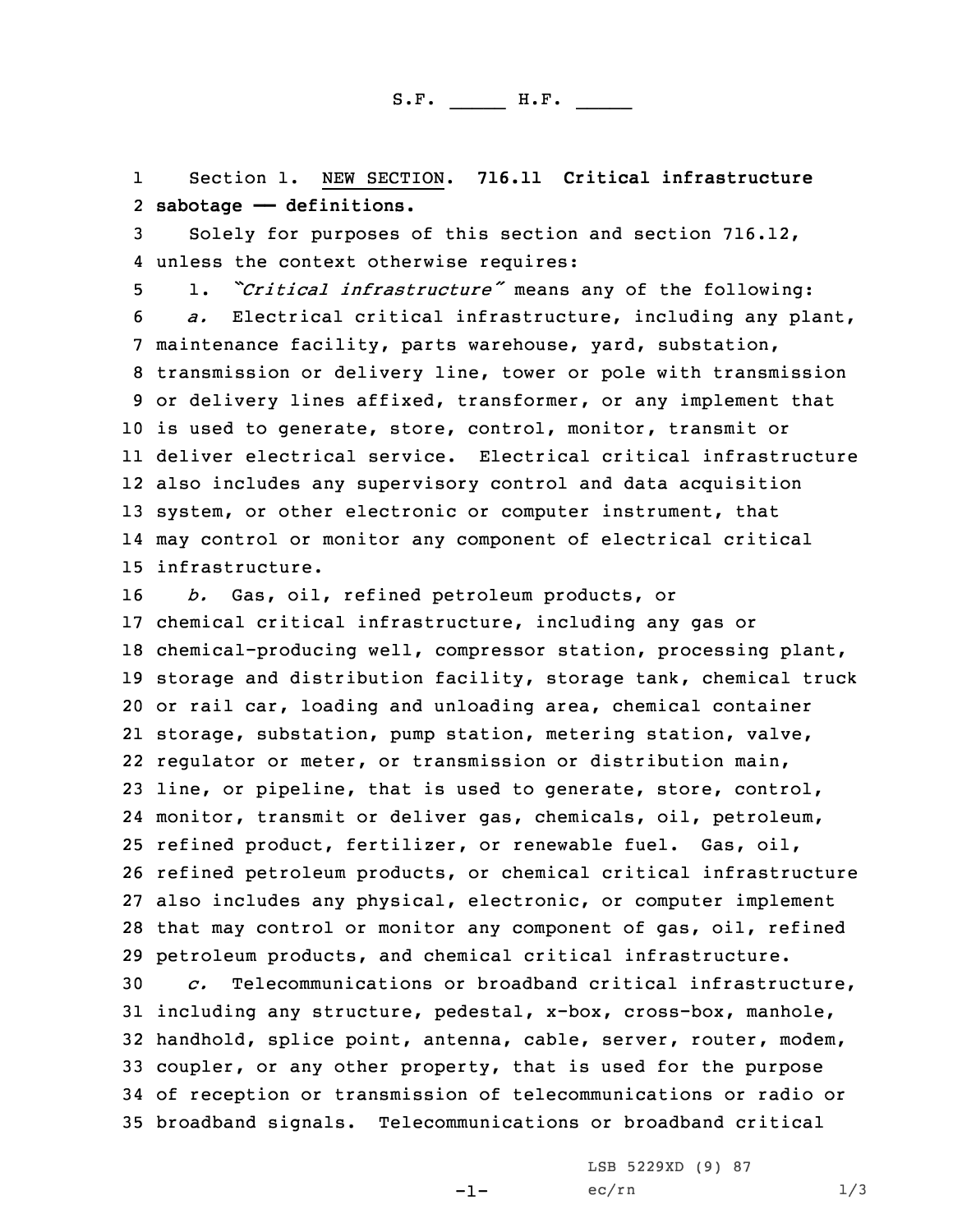S.F. \_\_\_\_\_ H.F. \_\_\_\_

1 infrastructure also includes any other physical, electronic, or 2 computer implement that may control or monitor any component of 3 telecommunications or broadband critical infrastructure.

4 *d.* Wastewater critical infrastructure, including any lateral service line, collection line, manhole, trunk line, storage tank, chemical storage, methane storage, laboratory, pump station, or treatment plant. Wastewater critical infrastructure also includes any physical, electronic, or computer implement that may control or monitor any component of wastewater critical infrastructure.

11 *e.* Water supply critical infrastructure, including any public or private water supply system and all component facilities thereof, body of water or aquifer used as <sup>a</sup> source of water supply, water supply intake facilities, water supply treatment facilities, treated water storage facilities, or water supply distribution facilities. Water supply critical infrastructure also includes any raw water intakes, wells, pump stations, holding tanks, water towers, aquifer storage and recovery systems, water mains, control valves, hydrants, curb boxes, meter vaults, meters, distribution service lines, treatment, filtration, or chlorination implements, or any physical, electronic, or computer implement that may control or monitor any component of <sup>a</sup> water supply system.

24 2. *"Critical infrastructure property"* means property and 25 public utility property, both as defined in section 716.7, that 26 is considered critical infrastructure.

 3. *"Critical infrastructure sabotage"* means any unauthorized act that is intended to or does in fact cause <sup>a</sup> substantial interruption or impairment of service rendered to the public relating to critical infrastructure property.

31 Sec. 2. NEW SECTION. **716.12 Critical infrastructure** 32 **sabotage —— penalties.**

33 <sup>A</sup> person committing critical infrastructure sabotage commits <sup>34</sup> <sup>a</sup> class "B" felony, and in addition to the provisions of <sup>35</sup> section 902.9, subsection 1, paragraph *"b"*, shall be punished by

 $-2-$ 

LSB 5229XD (9) 87  $ec/rn$  2/3